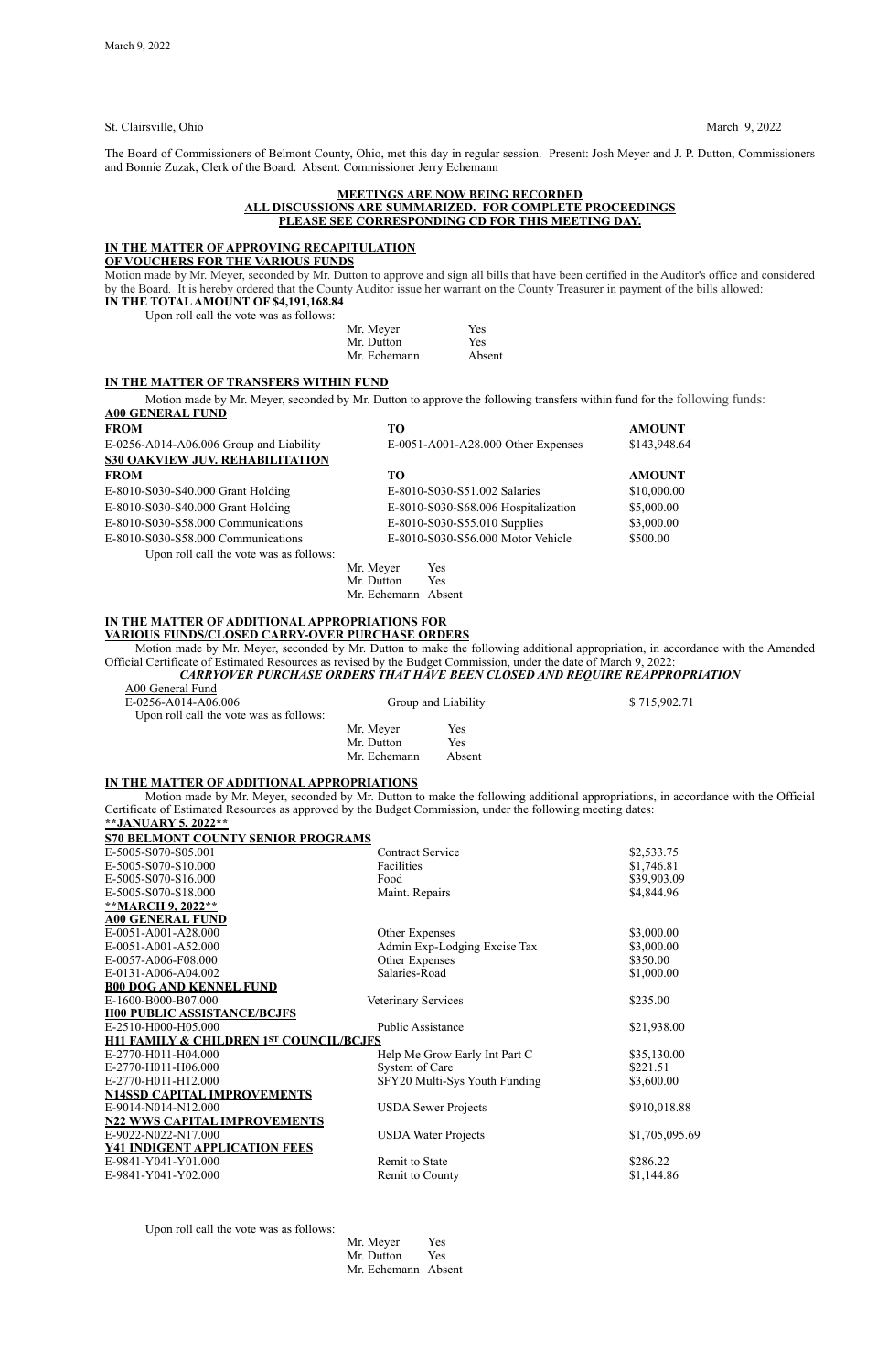# **IN THE MATTER OF Y-95 EMPLOYERS SHARE PERS/**

# **HOLDING ACCOUNT CHARGEBACKS FOR FEBRUARY 2022**

Motion made by Mr. Meyer, seconded by Mr. Dutton to make the following transfer of funds for the Y-95 Employer's Share PERS/Holding Account Chargebacks for the month of February 2022.

General fund

| <b>AUDITOR</b>                 | E-0011-A001-B09.003 | R-9895-Y095-Y01.500 | 5,067.99   |
|--------------------------------|---------------------|---------------------|------------|
| AUD EMPL-REAL PROP             | E-0013-A001-B18.003 | R-9895-Y095-Y01.500 | 873.60     |
| <b>CLERK OF COURTS</b>         | E-0021-A002-E09.003 | R-9895-Y095-Y01.500 | 3,564.00   |
| CO. CT. EMPL                   | E-0040-A002-G08.003 | R-9895-Y095-Y01.500 | 6,360.61   |
| CO CT. APPT EMP-JUDGES         | E-0042-A002-J02.003 | R-9895-Y095-Y01.500 | 408.80     |
| <b>COMMISSIONERS</b>           | E-0051-A001-A25.003 | R-9895-Y095-Y01.500 | 5,981.48   |
| <b>NURSES-JAIL</b>             | E-0052-A001-A91.003 | R-9895-Y095-Y01.500 | 2,581.78   |
| <b>COMM-DIS SERV</b>           | E-0054-A006-F05.003 | R-9895-Y095-Y01.500 | 1,282.74   |
| <b>COMM-MAINT &amp; OP</b>     | E-0055-A004-B16.003 | R-9895-Y095-Y01.500 | 7,229.25   |
| 9-1-1 DEPT                     | E-0056-A006-E08.003 | R-9895-Y095-Y01.500 | 9,632.04   |
| <b>ANIMAL SHELTER</b>          | E-0057-A006-F05.003 | R-9895-Y095-Y01.500 | 654.83     |
| <b>LEPC</b>                    | E-0058-A006-F02.003 | R-9895-Y095-Y01.500 | 116.46     |
| <b>COMM PLEAS CT EMPL</b>      | E-0061-A002-B14.003 | R-9895-Y095-Y01.500 | 4,191.58   |
| <b>MAGISTRATE</b>              | E-0063-A002-B28.003 | R-9895-Y095-Y01.500 | 1,228.30   |
| <b>ENGINEERS EMPL</b>          | E-0070-A012-A08.003 | R-9895-Y095-Y01.500 | 5,118.12   |
| PROBATE CT EMPL                | E-0081-A002-D10.003 | R-9895-Y095-Y01.500 | 1,517.26   |
| PROBATE CT JUV EMPL            | E-0082-A002-C36.003 | R-9895-Y095-Y01.500 | 6,321.26   |
| PROSECUTING ATTNY              | E-0111-A001-E09.003 | R-9895-Y095-Y01.500 | 10,107.34  |
| <b>RECORDER</b>                | E-0121-A006-B09.003 | R-9895-Y095-Y01.500 | 3,568.12   |
| <b>SHERIFF'S (PERS)</b>        | E-0131-A006-A13.003 | R-9895-Y095-Y01.500 | 24,408.66  |
| <b>TREASURER</b>               | E-0141-A001-C09.003 | R-9895-Y095-Y01.500 | 3,125.67   |
| <b>CORONER</b>                 | E-0151-A002-F07.003 | R-9895-Y095-Y01.500 | 1,357.38   |
| <b>SOLDIER'S RELIEF</b>        | E-0160-A009-D07.003 | R-9895-Y095-Y01.500 | 4,403.51   |
| PUBLIC DEFENDER                | E-0170-A006-G09.003 | R-9895-Y095-Y01.500 | 4,545.64   |
| <b>BD OF ELECT/EMPLY</b>       | E-0181-A003-A09.003 | R-9895-Y095-Y01.500 | 3,467.62   |
| POLL WORKERS                   | E-0181-A003-A09.003 | R-9895-Y095-Y01.500 |            |
| <b>BUDGET COMM</b>             | E-0210-A001-F02.003 | R-9895-Y095-Y01.500 | 14.00      |
| T.B. SAN                       | E-0300-A008-B10.003 | R-9895-Y095-Y01.500 | 174.30     |
|                                |                     |                     | 117,302.34 |
| DOG & KENNEL                   | E-1600-B000-B08.003 | R-9895-Y095-Y01.500 | 1,968.09   |
| <b>COUNTY HEALTH</b>           | E-2210-E001-E10.003 | R-9895-Y095-Y01.500 | 1,727.24   |
| <b>Trailer Parks</b>           | E-2211-F069-F04.000 | R-9895-Y095-Y01.500 | 29.34      |
| Home Sewage Treatment Sys      | E-2227-F074-F06.000 | R-9895-Y095-Y01.500 | 681.04     |
| <b>Vital Statistics</b>        | E-2213-F075-F02.003 | R-9895-Y095-Y01.500 | 68.32      |
| <b>Family Planning</b>         | E-2215-F077-F01.002 | R-9895-Y095-Y01.500 | 687.12     |
| PH EMERGENCY READINESS         | E-2229-F081-F01.001 | R-9895-Y095-Y01.500 | 2,135.59   |
| <b>PHEP</b>                    | E-2231-F083-F01.002 | R-9895-Y095-Y01.500 | 495.85     |
| <b>NURSING PROGRAM</b>         | E-2232-F084-F02.008 | R-9895-Y095-Y01.500 | 567.08     |
| Child & Family Health Serv     | E-2233-F085-F01.002 | R-9895-Y095-Y01.500 | 721.61     |
| Get Vaccinated Program         | E-2236-F088-F01.002 | R-9895-Y095-Y01.500 | 123.47     |
| Integrated Naloxone Grant (IN) | E-2237-F089-F01.002 | R-9895-Y095-Y01.500 | 136.24     |
| Food Service                   | E-2218-G000-G06.003 | R-9895-Y095-Y01.500 | 1,481.30   |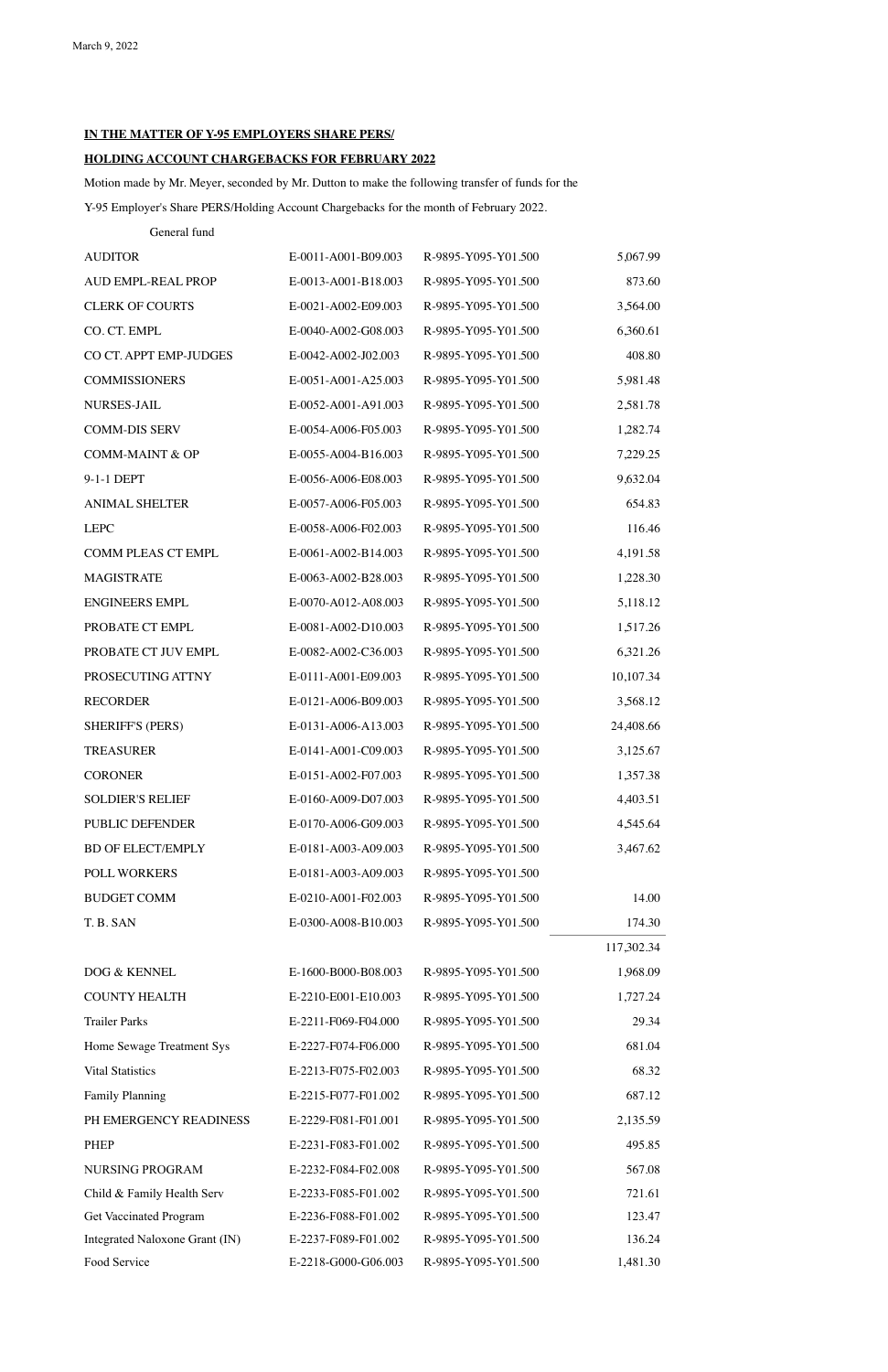## **IN THE MATTER OF REQUEST FOR CERTIFICATION OF MONIES BY THE BUDGET COMMISSION**

Motion made by Mr. Meyer, seconded by Mr. Dutton to request the Belmont County Budget Commission certify the following monies. **ADMINISTRATION FEE LODGING TAX/GENERAL FUND-\$3,000.00** deposited into R-0050-A000-A03.500 on March 1, 2022 *(Administration Fee/Lodging Excise Tax for Fourth Quarter 2021).*

**B00/DOG AND KENNEL FUND-\$235.00** deposited into R-1600-B000-B08.500 on various dates in February 2022 *(Donations for Vet Care paid in on various dates in February 2022.*

**GENERAL FUND/ANIMAL SHELTER-\$350.00** deposited into R-0057-A006-A03.500 balance available as of 02/28/2022 *(Adoption fees paid in on various dates in February 2022).*

**EASEMENT AND RIGHT-OF-WAY PAYMENT/GENERAL FUND-\$3,000.00** deposited into R-0050-A000-A42.500 on March 7, 2022 *(Easement and Right-of-Way payment from AEP Columbus Region).*

**2021 CLOSED PO'S-**A00 General Fund

PO# 522554 E-0256-A014-A06.006 Group and Liability

Upon roll call the vote was as follows:

| Water System                  | E-2219-N050-N05.000 | R-9895-Y095-Y01.500 | 85.44     |
|-------------------------------|---------------------|---------------------|-----------|
| Pools/Spas                    | E-2220-P070-P01.002 | R-9895-Y095-Y01.500 | 38.28     |
| <b>HUMAN SERVICES</b>         | E-2510-H000-H12.003 | R-9895-Y095-Y01.500 | 47,796.32 |
| C.S.E.A.                      | E-2760-H010-H07.003 | R-9895-Y095-Y01.500 | 7,372.37  |
| R.E. ASSESSMENT               | E-1310-J000-J04.003 | R-9895-Y095-Y01.500 | 3,416.71  |
| <b>ENGINEER K-1 &amp; K-2</b> | E-2811-K000-K08.003 | R-9895-Y095-Y01.500 | 1,218.72  |
| ENG EMP-MVGT K-11             | E-2812-K000-K21.003 | R-9895-Y095-Y01.500 | 15,748.46 |
| <b>ENG EMP-BRIDGE K-25</b>    | E-2813-K000-K34.003 | R-9895-Y095-Y01.500 | 5,637.96  |
| <b>SOIL CONSERVATION</b>      | E-1810-L001-L11.003 | R-9895-Y095-Y01.500 | 1,433.60  |
| Watershed Coordinator         | E-1815-L005-L11.003 | R-9895-Y095-Y01.500 | 369.60    |
| Care and Custody-C-Cap        | E-0400-M060-M26.003 | R-9895-Y095-Y01.500 | 1,500.95  |
| Care and Custody-CCAP         | E-0400-M060-M81.003 | R-9895-Y095-Y01.500 | 318.75    |
| M64 PLACEMENT                 | E-0400-M064-M02.003 | R-9895-Y095-Y01.500 | 265.20    |
| Alternative School            | E-0400-M067-M02.003 | R-9895-Y095-Y01.500 | 955.77    |
| Title IV-E                    | E-0400-M078-M02.008 | R-9895-Y095-Y01.500 | 839.73    |
| WW#3                          | E-3702-P005-P29.003 | R-9895-Y095-Y01.500 | 21,047.94 |
| SSD#2                         | E-3705-P053-P13.003 | R-9895-Y095-Y01.500 | 4,289.64  |
| <b>Bel Co Port Authority</b>  | E-9799-S012-S08.003 | R-9895-Y095-Y01.500 | 1,669.22  |
| OAKVIEW-JUVENILE              | E-8010-S030-S66.003 | R-9895-Y095-Y01.500 | 8,938.85  |
| <b>DIST DET HOME</b>          | E-0910-S033-S44.003 | R-9895-Y095-Y01.500 | 11,130.10 |
| <b>MENTAL HEALTH</b>          | E-2310-S049-S60.003 | R-9895-Y095-Y01.500 | 3,568.38  |
| COMM PLEAS/MEDIATION SRV      | E-1544-S054-S02.003 | R-9895-Y095-Y01.500 | 16.16     |
| TARGETED COMM ALT PRISON      | E-1545-S055-S02.002 | R-9895-Y095-Y01.500 | 375.50    |
| PROBATION SERV GRNT-COMM      | E-1546-S056-S04.001 | R-9895-Y095-Y01.500 | 1,170.70  |
| <b>BCBDD-MAIN FUND</b>        | E-2410-S066-S76.003 | R-9895-Y095-Y01.500 | 36,445.99 |
| <b>Bel Co Senior Programs</b> | E-5005-S070-S02.003 | R-9895-Y095-Y01.500 | 21,434.14 |
| MHAS SUBSIDY GRANT            | E-1518-S075-S03.002 | R-9895-Y095-Y01.500 | 589.62    |
| <b>CORRECTIONS ACT GRNT</b>   | E-1520-S077-S03.003 | R-9895-Y095-Y01.500 | 749.80    |
| <b>CLRK CRTS-TITLE DEPT</b>   | E-6010-S079-S06.003 | R-9895-Y095-Y01.500 | 2,536.80  |
| NORTHERN CRT-SPECIAL          | E-1561-S086-S02.003 | R-9895-Y095-Y01.500 | 624.26    |
| EASTERN CRT-SPECIAL           | E-1571-S087-S02.003 | R-9895-Y095-Y01.500 | 448.00    |
| WEST CRT-SPECIAL              | E-1551-S088-S02.003 | R-9895-Y095-Y01.500 | 637.40    |
| <b>JUV COURT - GEN SPEC</b>   | E-1589-S096-S09.000 | R-9895-Y095-Y01.500 | 67.76     |
| <b>WIC PROGRAM</b>            | E-4110-T075-T52.008 | R-9895-Y095-Y01.500 | 1,828.34  |
| <b>LAW LIBRARY</b>            | E-9720-W020-W03.003 | R-9895-Y095-Y01.500 | 269.24    |
| DRETAC-PROSECUTOR             | E-1510-W081-P05.003 | R-9895-Y095-Y01.500 | 797.72    |
| DRETAC-TREASURER              | E-1410-W082-T05.003 | R-9895-Y095-Y01.500 | 207.20    |

Mr. Meyer Yes Mr. Dutton Yes Mr. Echemann Yes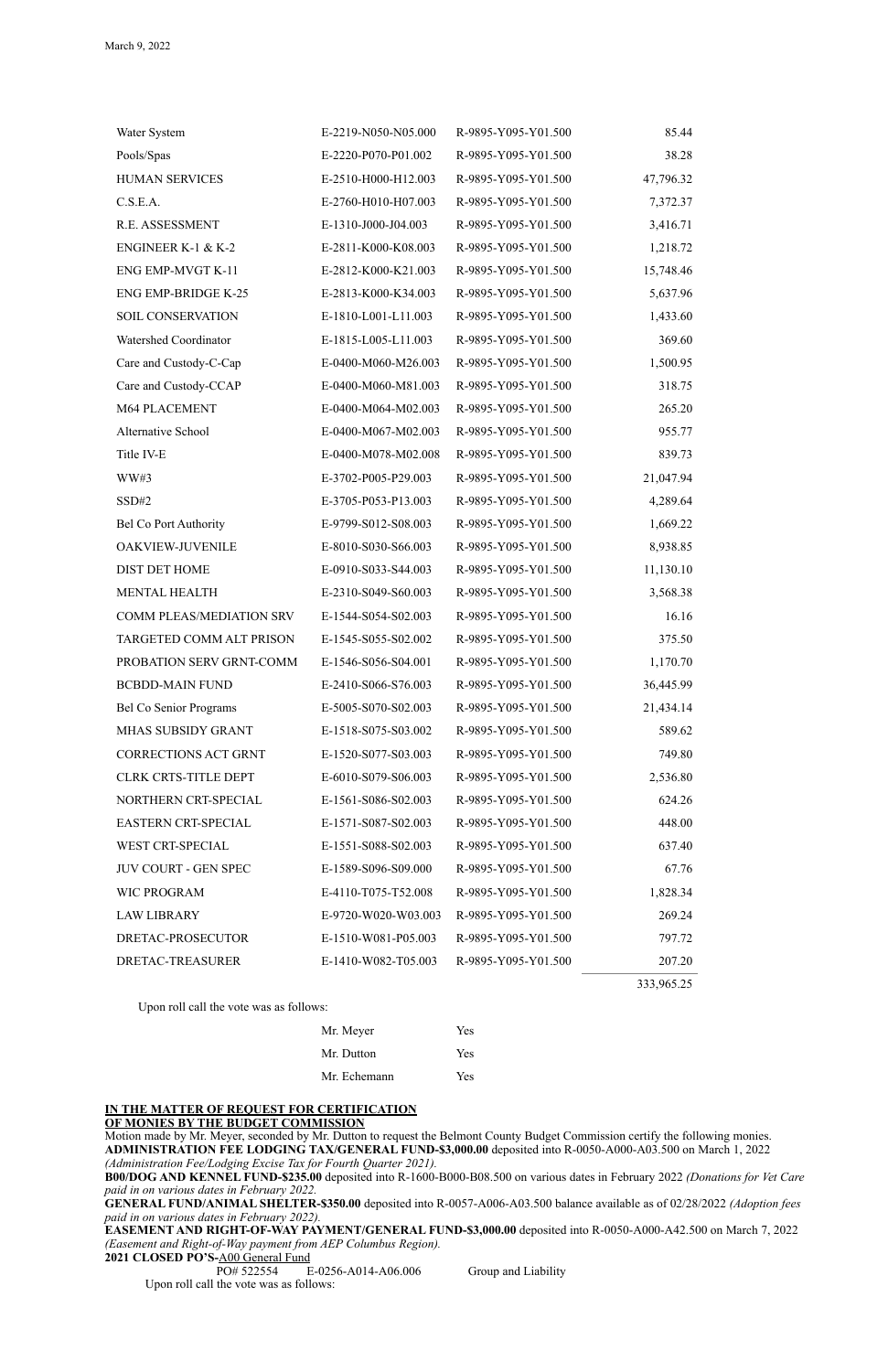| Mr. Meyer    | Yes        |
|--------------|------------|
| Mr. Dutton   | <b>Yes</b> |
| Mr. Echemann | Absent     |

# **IN THE MATTER OF GRANTING PERMISSION**

#### **FOR COUNTY EMPLOYEES TO TRAVEL**

Motion made by Mr. Meyer, seconded by Mr. Dutton granting permission for county employees to travel as follows: **HR DEPARTMENT-**Cindy Stock to Columbus, OH, on April 1, 2022, to attend the CEBCO Annual Membership meeting. **SSOBC-**Lori Parsons to Dennison, OH, on March 22, 2022, for a senior outing to the Dennison Railroad Depot and Museum and The Yard Restaurant. Lori Parson to Wheeling, WV, on April 21, 2022, for a senior outing to Oglebay Park and Abbey's Restaurant. County vehicles will be used for travel.

Upon roll call the vote was as follows:

| Mr. Meyer    | <b>Yes</b> |
|--------------|------------|
| Mr. Dutton   | <b>Yes</b> |
| Mr. Echemann | Absent     |

# **IN THE MATTER OF APPROVING MINUTES OF REGULAR**

#### **BOARD OF COMMISSIONERS MEETING**

Motion made by Mr. Meyer, seconded by Mr. Dutton to approve the minutes of the Belmont County Board of Commissioners regular meeting of March 2, 2022.

Upon roll call the vote was as follows:

| Mr. Meyer    | <b>Yes</b> |
|--------------|------------|
| Mr. Dutton   | <b>Yes</b> |
| Mr. Echemann | Absent     |

## **IN THE MATTER OF AUTHORIZING THE HIRING OF HOPE ROMSHAK AS A FULL-TIME PERMANENT ELIGIBILITY/REFERRAL SPECIALIST II FOR THE BELMONT COUNTY DEPARTMENT OF JOB AND FAMILY SERVICES**

Motion made by Mr. Meyer, seconded by Mr. Dutton to adopt the following:

**RESOLUTION**

**WHEREAS,** pursuant to the Ohio Revised Code, the Belmont County Board of Commissioners serves as co-appointing authority for the Belmont County Department of Job and Family Services; and

**WHEREAS,** in this capacity, the Board has the authority to establish compensation and benefit levels and authorize any hiring and/or other employment changes.

**NOW THEREFORE, BE IT RESOLVED THAT,** the Belmont County Board of Commissioners does hereby grant the Director of the Belmont County Department of Job and Family Services, the authority to hire Ms. Hope Romshak, effective March 28, 2022 as an Eligibility/ Referral Specialist II. Ms. Romshak will be employed as a full-time permanent, bargaining unit employee. Compensation shall be in accordance with the salary schedule as indicated in the current bargaining unit labor contract.

WHEREAS, the Tax Incentive Review Council Board met on the 1st of March, 2022, to review all outstanding enterprise zone agreements under the jurisdiction of Belmont County, Ohio and;

Upon roll call the vote was as follows:

| Mr. Meyer    | Yes    |
|--------------|--------|
| Mr. Dutton   | Yes    |
| Mr. Echemann | Absent |

#### **IN THE MATTER OF APPOINTING SHANE LOY AS THE BELMONT COUNTY APIARY INSPECTOR/2022**

Motion made by Mr. Meyer, seconded by Mr. Dutton to appoint Mr. Shane Loy as the Belmont County Apiary Inspector for the year 2022 to be compensated a flat fee of two thousand dollars (\$2,000.00) per year.

Upon roll call the vote was as follows:

| <b>Yes</b> |
|------------|
| <b>Yes</b> |
| Absent     |
|            |

## **IN THE MATTER OF APPROVING QUOTE FROM ERB ELECTRIC COMPANY/JUSTICE OFFICE COMPLEX**

Motion made by Mr. Meyer, seconded by Mr. Dutton to approve quote from ERB Electric Company in the amount of \$8,990.00 to furnish and install 56 T8 LED plastic 8' sign lamps and install new sockets and 10KV surge protection on the sign behind the Justice Office Complex.

Upon roll call the vote was as follows:

| LLU VV 13.   |            |
|--------------|------------|
| Mr. Meyer    | <b>Yes</b> |
| Mr. Dutton   | <b>Yes</b> |
| Mr. Echemann | Absent     |

#### **IN THE MATTER OF APPROVING QUOTE NUMBER FROM DIGITAL DATA COMMUNICATIONS, INC/**

## **CORRECTIOANL FACILITY CLINICAL CARE COORDIATOR**

Motion made by Mr. Meyer, seconded by Mr. Dutton to approve Quote Number 1236 from Digital Data Communications, Inc., in the

amount of \$1,973.54 for one (1) Lenovo Laptop for the Correctional Facility Clinical Care Coordinator at the Belmont County Jail. Upon roll call the vote was as follows:

> Mr. Meyer Yes Mr. Dutton Yes Mr. Echemann Absent

Mr. Meyer said this new position is a licensed social worker who will provide help with mental health issues at the jail and is being paid for by the Mental Health Recovery Board.

### **IN THE MATTER OF ACCEPTING THE TAX INCENTIVE REVIEW COUNCIL RECOMMENDATION FOR MUXIE DISTRIBUTING COMPANY**

Motion made by Commissioner <u>Meyer</u>, seconded by Commissioner Dutton to adopt the following:

## **RESOLUTION**

WHEREAS, the Tax Incentive Review Council Board at this annual meeting determined that the current abatement in Belmont County is in full compliance of all covenants issued to it, and;

WHEREAS, the Council's recommendation to the Board of County Commissioners is that the following entity be approved for a continuation of the abatement for the tax year 2022: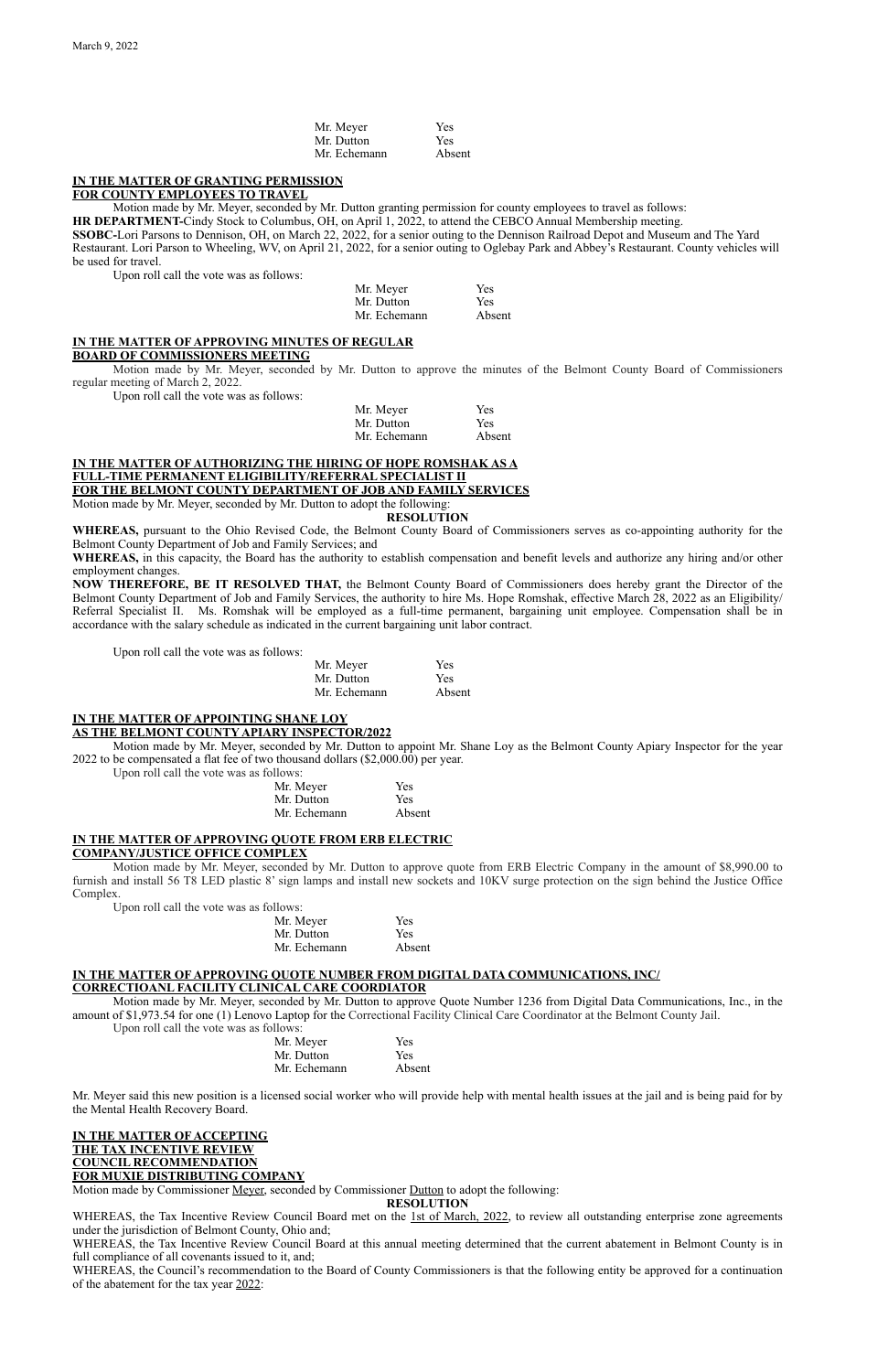### *Muxie Distributing Company*

NOW THEREFORE, BE IT RESOLVED, by the Board of Belmont County Commissioners, that the Board does hereby approve the recommendation of the Tax Incentive Review Council Board as hereto referenced.

Upon roll call the vote was as follows:

| Mr. Meyer    | Yes    |
|--------------|--------|
| Mr. Dutton   | Yes    |
| Mr. Echemann | Absent |

# **IN THE MATTER OF ACCEPTING THE TAX INCENTIVE**

WHEREAS, the Tax Incentive Review Council Board met on the 1st of March, 2022, to review all outstanding enterprise zone agreements under the jurisdiction of Belmont County, Ohio and;

# **REVIEW COUNCIL RECOMMENDATION FOR**

**HILL INTERNATIONAL PROPERTY – ST. CLAIRSVILLE, LLC**

Motion made by Commissioner Meyer, seconded by Commissioner Dutton to adopt the following:

## **RESOLUTION**

WHEREAS, the Tax Incentive Review Council Board at this annual meeting determined that the current abatement in Belmont County is in full compliance of all covenants issued to it, and;

WHEREAS, the Council's recommendation to the Board of County Commissioners is that the following entity be approved for a continuation of the abatement for the tax year 2022:

#### *Hill International Property – St. Clairsville, LLC*

NOW THEREFORE, BE IT RESOLVED, by the Board of Belmont County Commissioners, that the Board does hereby approve the recommendation of the Tax Incentive Review Council Board as hereto referenced.

Upon roll call the vote was as follows:

| Mr. Meyer    | Yes    |
|--------------|--------|
| Mr. Dutton   | Yes    |
| Mr. Echemann | Absent |

#### **IN THE MATTER OF ADVERTISING A REQUEST FOR QUALIFICATIONS FOR ENGINEERING SERVICES FOR A FEASABILITY STUDY TO PROVIDE PUBLIC WATER SERVICE TO AREAS OF HENDRYSBURG IN BELMONT COUNTY AND FAIRVIEW IN GUERNSEY COUNTY**

Motion made by Mr. Meyer, seconded Mr. Dutton to advertise a Request for Qualifications for Engineering Services for a feasibility study to provide public water service to the areas of Hendrysburg in Belmont County and Fairview in Guernsey County.

*Note: The Board of County Commissioners of Belmont and Guernsey County are working in conjunction on the project.*

#### **REQUEST FOR STATEMENTS OF QUALIFICATIONS FOR ENGINEERING SERVICES**

The Board of County Commissioners for Belmont and Guernsey County, Ohio are in the process of obtaining an engineering firm to complete a feasibility study to provide public water service to the areas of Hendrysburg in Belmont County and Fairview Area in Guernsey County. Professional services for the Project may include any or all of the following: 1) feasibility study & report; 2) planning and design of water system improvements; 3) preparation of bidding and contract documents; 4) participation in the evaluation of bids received; and 5) monitoring and inspecting construction services to ensure compliance with plans and specifications.

Procurement of said services will be in accordance with Ohio Revised Code 153.65-.73 and 2 CFR 200. Qualified candidates/firms interested in being considered for this project must submit one (1) hard copy and one (1) electronic copy on a flash drive of each of the following: 1) letter of interest: 2) resumes detailing credentials and qualifications of the firm's principals and key support personnel; 3) an illustrative list of projects recently completed by the firm; and 4) references**. Please submit all requested information to Belmont County Commissioners, 101 W. Main Street, St. Clairsville, Ohio 43950. Proposals will be accepted until 4:00 p.m., April 8, 2022.**

The purpose of the competitive process is to objectively select an individual/firm and/or firms who will provide the highest quality service at a realistic fee. Accordingly, technical qualifications and related prior experience will be weighted heavily. Selected candidates will be interviewed, and the candidate(s) judged most qualified will be asked to prepare a proposal including fixed fees for said services. Belmont County Commissioners reserves the right to select one individual or firm for the water system improvements.

Belmont County Commissioners reserves the right to reject any and all proposals. Contracts will be contingent upon the County receiving the necessary funding for these projects.

The selected firm will be required to comply with Title VI of the Civil Rights Act of 1964, Executive Order 11246, Conflict of Interest Statement, Access to Records Provisions and Executive Order 11625.

The selected firm will also be required to comply with Ohio laws as they relate to the Ohio Environmental Protection Agency.

Belmont County Commissioners will afford full opportunity for minority business enterprises and women business enterprises to submit a show of interest in response to this invitation and will not discriminate against any interested firm or individual on the grounds of race, creed, color, sex, sexual orientation, gender identity, age, handicap or national origin in the award of this contract.

Times Leader Ad one (1) Monday, March 14, 2022

By order of the Board of Belmont County Commissioners *Bonnie Zuzak /s/* Bonnie Zuzak, Clerk

Upon roll call the vote was as follows:

| Mr. Meyer    | <b>Yes</b> |
|--------------|------------|
| Mr. Dutton   | Yes        |
| Mr. Echemann | Absent     |

Mr. Meyer the study will see how much it will cost to extend water to these areas and the cost of the study will be split with Guernsey County. Mr. Dutton said extending water service to rural areas is not easy, but they are doing their due diligence and are also discussing this with the Village of Barnesville.

#### **RECESS**

**9:30 Mike Schlanz, Ohio Means Jobs-Belmont County, Bradley Wells, Business Outreach Executive, Workforce Development Area 16 and Jeff Felton, Department of Job & Family Services Director** 

#### **Re: Ohio Valley Job Fair update**

Mr. Schlanz said the Job Fair will be held on May 19 at the Ohio Valley Mall and they are hoping for a good turnout with employers and job seekers. He said the foot traffic at Ohio Means Jobs' office in Martins Ferry has decreased since COVID. "We were averaging 350 to 400 visits per month, now it is around 50 visits per month. "I don't see things changing. It just isn't our county. It's statewide at job centers and probably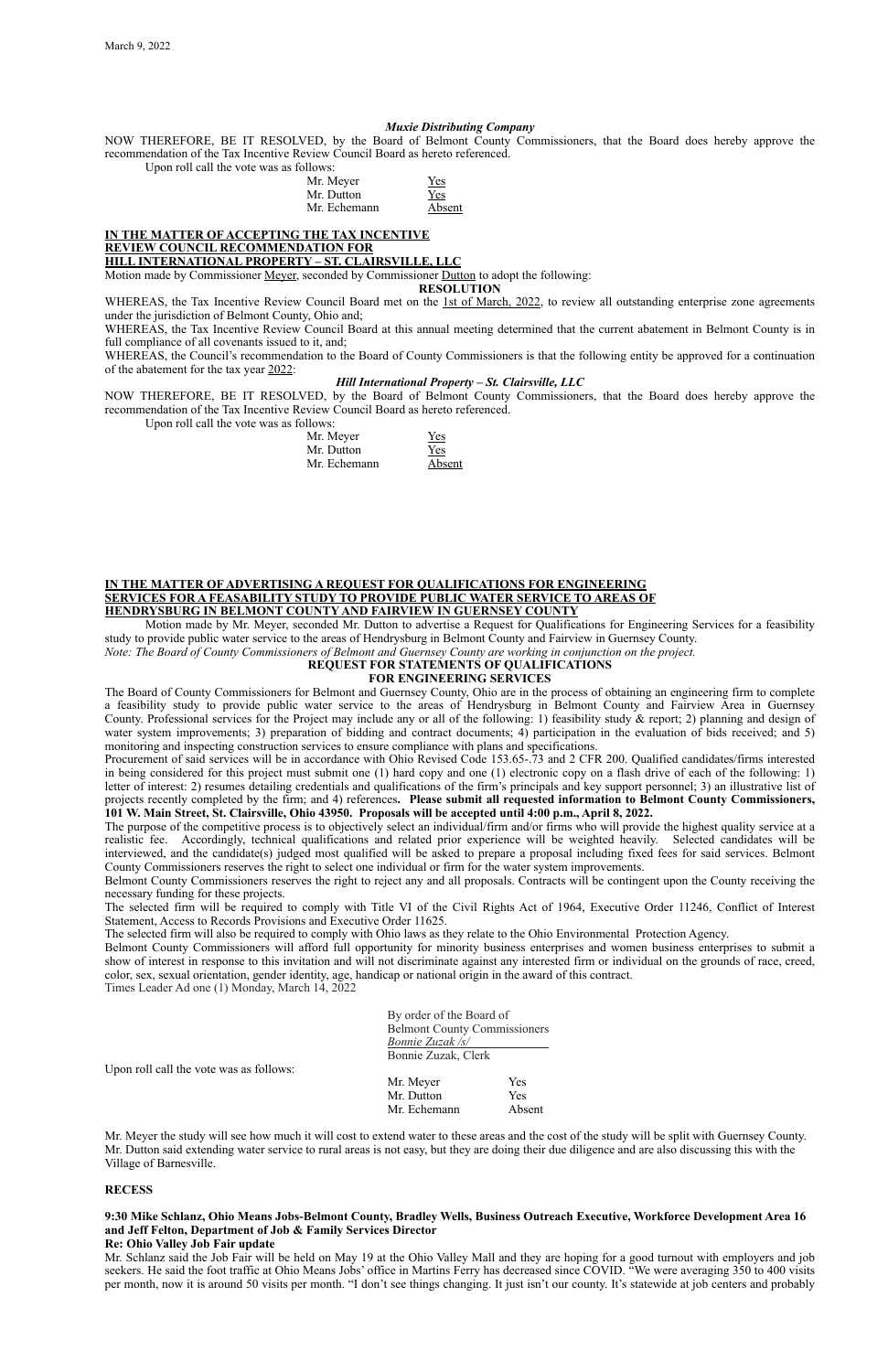nationwide. We still have employers who call us and post jobs," said Mr. Schlanz. He added the declining numbers in job seekers may be due to retiring Baby Boomers, decreasing population and day care issues. Mr. Wells said there is a virtual job fair held every month which covers Belmont, Harrison, Carroll and Jefferson counties and it is a user friendly platform. Mr. Felton said during the pandemic they have not been able to terminate Medicaid benefits to individuals receiving them, but once the pandemic ends these individuals may be losing those benefits or seeing a decrease. He said at that time you may see more family members looking for a job. Mr. Felton noted Belmont County's unemployment rate is 4.5%. Mr. Wells added they work with the Career Center and OUE and push the apprenticeship program.

## **RECESS**

## **IN THE MATTER OF ENTERING EXECUTIVE SESSION AT 10:19 A.M.**

Motion made by Mr. Meyer, seconded by Mr. Dutton to enter executive session with Cindy Stock, HR Administrative Assistant and Jeff Felton, Job and Family Services Director, pursuant to ORC 121.22(G)(1) Personnel Exception, to consider the employment of public employees .

Upon roll call the vote was as follows:

| Mr. Meyer    | Yes        |
|--------------|------------|
| Mr. Dutton   | <b>Yes</b> |
| Mr. Echemann | Absent     |

### **IN THE MATTER OF ADJOURNING EXECUTIVE SESSION AT 12:21 P.M.**

Motion made by Mr. Meyer, seconded by Mr. Dutton to exit executive session at 12:21 p.m. Upon roll call the vote was as follows:

| Mr. Meyer    | <b>Yes</b> |
|--------------|------------|
| Mr. Dutton   | <b>Yes</b> |
| Mr. Echemann | Absent     |

Mr. Meyer said as a result of executive session there are no decisions to be made at this time.

**RECESS**

**Reconvened at 2:17 p.m. with no further business to come before the board.**

### **IN THE MATTER OF ADJOURNING COMMISSIONERS MEETING AT 2:17 P.M.**